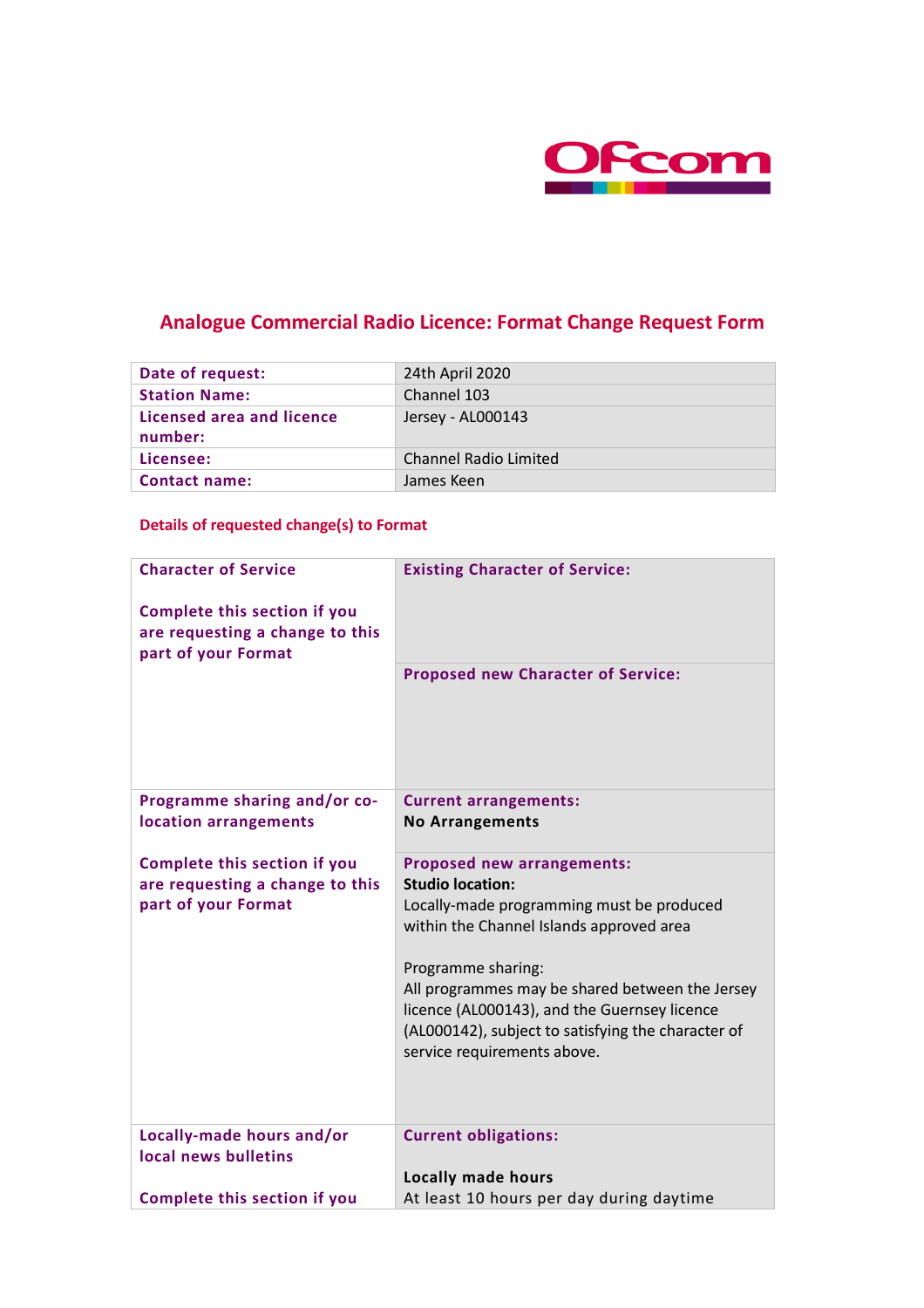| are requesting a change to this<br>part of your Format | weekdays (must include breakfast).<br>At least 4 hours daytime Saturdays and<br>Sundays.<br>Local news<br>At least hourly at peak-time weekdays. Outside<br>peak, UK-wide, nations and international news<br>should feature.                                                      |
|--------------------------------------------------------|-----------------------------------------------------------------------------------------------------------------------------------------------------------------------------------------------------------------------------------------------------------------------------------|
|                                                        | <b>Proposed new obligations:</b><br><b>Locally made hours</b><br>At least 3 hours per day during daytime<br>weekday<br>Local news<br>At least hourly during daytime weekdays and<br>weekend peak-time. At other times, UK-wide,<br>nations and international news should feature. |

The holder of an analogue local commercial radio licence may apply to Ofcom to have the station's Format amended. Any application should be made using the layout shown on this form, and should be in accordance with Ofcom's published procedures for Format changes.

Under section 106(1A) of the Broadcasting Act 1990 (as amended), Ofcom may consent to a change of a Format only if it is satisfied that at least one of the following five statutory criteria is satisfied:

- (a) that the departure would not substantially alter the character of the service;
- (b) that the departure would not narrow the range of programmes available by way of relevant independent radio services to persons living the area or locality for which the service is licensed to be provided;
- (c) that the departure would be conducive to the maintenance or promotion of fair and effective competition
- (d) that there is evidence that, amongst persons living in that area or locality, there is a significant demand for, or significant support for, the change that would result from the departure; or
- (e) that (i) the departure would result from programmes included in the licensed service ceasing to be made at premises in the area or locality for which the service is provided, but (ii) those programmes would continue to be made wholly or partly at premises within the approved area (as defined in section 314 of the Communications Act 2003 (local content and character of services)).

Only one of these five criteria need be satisfied in order for Ofcom to consent to the proposed change. However, even if Ofcom is of the opinion that the proposed change satisfies one or more of the statutory criteria, there may be reasons (depending on the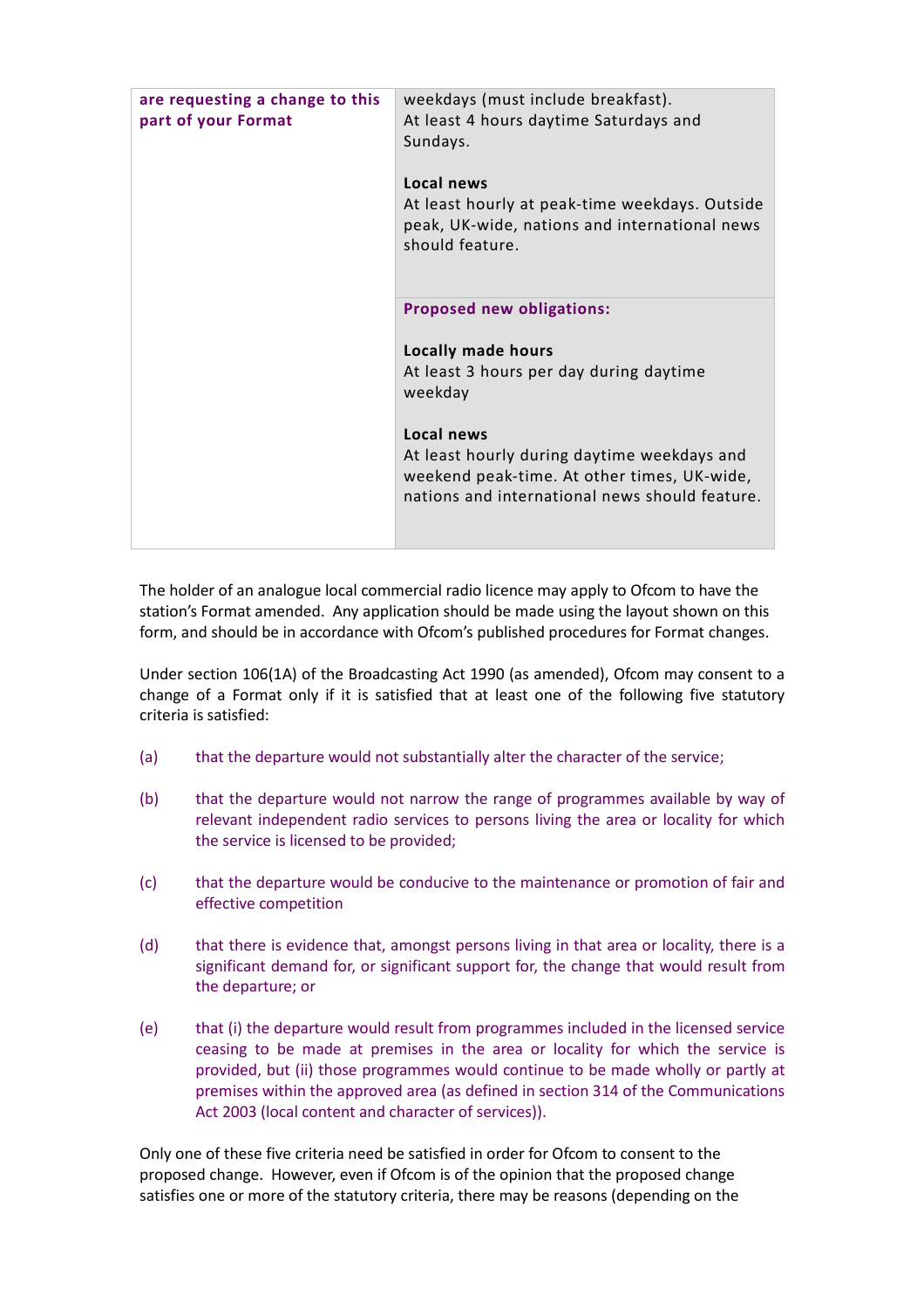particular circumstances of the case) why Ofcom may not consent to the proposed change. The additional criteria to which Ofcom will have regard when exercising this discretion can be found on our website.

Applicants should note that, under section 106ZA of the same Act (as amended), a proposed change that does not satisfy the first or last of these criteria (i.e. a change that Ofcom considers would or could substantially alter the character of the service, or does not relate to the origin of locally-made programmes) must, if it is to be considered further under any of the other three criteria, be consulted upon.

In the event that Ofcom receives a request for Format change and considers that criterion (a) or (e) is not satisfied, it will seek confirmation from the applicant as to whether it wishes to proceed with the request (and, if so, whether it wishes to amend or replace its submission in light of the necessity to make it public).#

**Please set out the statutory criterion, or criteria, set out in section 106(1A) of the Broadcasting Act 1990 that you believe is/are satisfied in relation to this Format change request, and the reasons for this.**

The request would not alter the character of the service.

This request is to amend the Format so that it better reflects Ofcom's revised localness guidelines.

The request will permit programme sharing between the Channel Islands stations and includes an enhanced commitment to local news within the format.

**Please provide any additional information and/or evidence in support of the proposed change(s) below. In particular, the applicant may wish to outline how they see that the proposed change fits within Ofcom's published Format change request policy and also Ofcom's Localness guidance, which includes our co-location and programme sharing policy.** 

#### **Notes**

# Ofcom may approve a change under any of criteria (b) to (d) without consultation, or after a consultation of less than 28 days, if Ofcom considers that to hold a consultation at all, or for 28 days or more, would result in a delay that would be likely to prejudice the interests of the licensee. Ofcom may also remove for the purposes of consultation any confidential information submitted by the licensee.

### **Data Protection**

We require the information requested in this form in order to carry out our licensing duties under the Broadcasting Act 1990, Broadcasting Act 1996 and Communications Act 2003. Please see Ofcom's General Privacy Statement [www.ofcom.org.uk/about-ofcom/foi](file:///C:/Users/james.slater/Downloads/%22http:/)[dp/general-privacy-statement](file:///C:/Users/james.slater/Downloads/%22http:/) for further information about how Ofcom handles your personal information and your corresponding rights.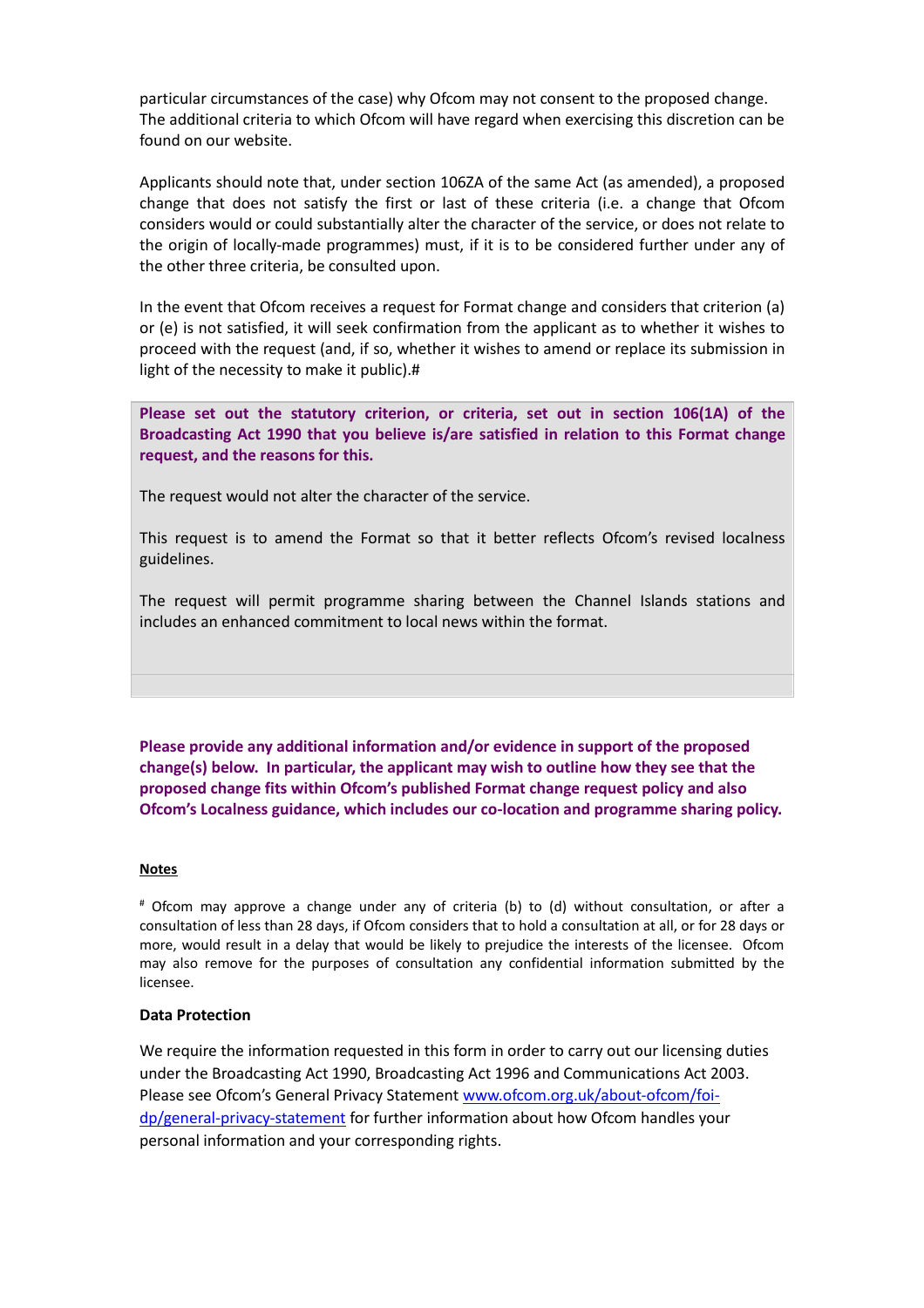# Ofcom notes on the request

## **Statutory requirements**

This request relates to the FM licence for Jersey held by Channel Radio Limited, currently broadcasting as Channel 103.

Every FM local commercial radio station is required to broadcast a service which complies with a defined 'character of service', and also a certain amount of locally-made programming and local news. These requirements are specified in its Format. Locally-made programmes are those made within a station's licensed area or, where Ofcom has approved a wider area relating to that station, that 'approved area.'

Channel Radio Limited has requested the following changes to the Format of the Jersey licence:

- To reduce the required number of locally-made programming hours on weekday daytimes from ten to three, and from four to none on weekend daytimes.
- To increase the number of local news bulletins from at least hourly at peak-time weekdays, to hourly during daytime weekdays and peak-time weekends.
- To produce locally-made programming hours anywhere within the Ofcom approved area of the Channel Islands.
- To share all local programming hours with the Guernsey licence.

These proposed changes would change the character of service as set out in the Format of the licence, and accordingly can be agreed only if Ofcom is satisfied in regard to one of the statutory criteria set out in section 106(1A) of the Broadcasting Act 1990 (as set out in the request, above).

If we are satisfied in relation to one of the statutory criteria, we are then able to decide whether or not to approve the request, taking account of our published policy criteria.

### **Assessment**

With regard to the request to broadcast locally-made programming hours from anywhere within the approved area of the Channel Islands, Ofcom was satisfied in relation to section 106(1A)(e) of the Broadcasting Act 1990, on the basis that the change requested, if approved, would result in programmes included in the licensed service being made at premises within the Channel Islands approved area.

In considering the proposed changes to the volume of locally-made hours, local news requirements, and sharing local programming hours with the licences listed in the request, we were satisfied in relation to section 106(1A)(a) of the Broadcasting Act 1990 – that the changes would not substantially alter the character of service. This is because the proposals are consistent with our published [localness guidelines.](https://www.ofcom.org.uk/tv-radio-and-on-demand/information-for-industry/radio-broadcasters/localness)

In addition, as a matter of general policy, Ofcom is content to approve Format change requests relating to localness obligations which are consistent with our published localness